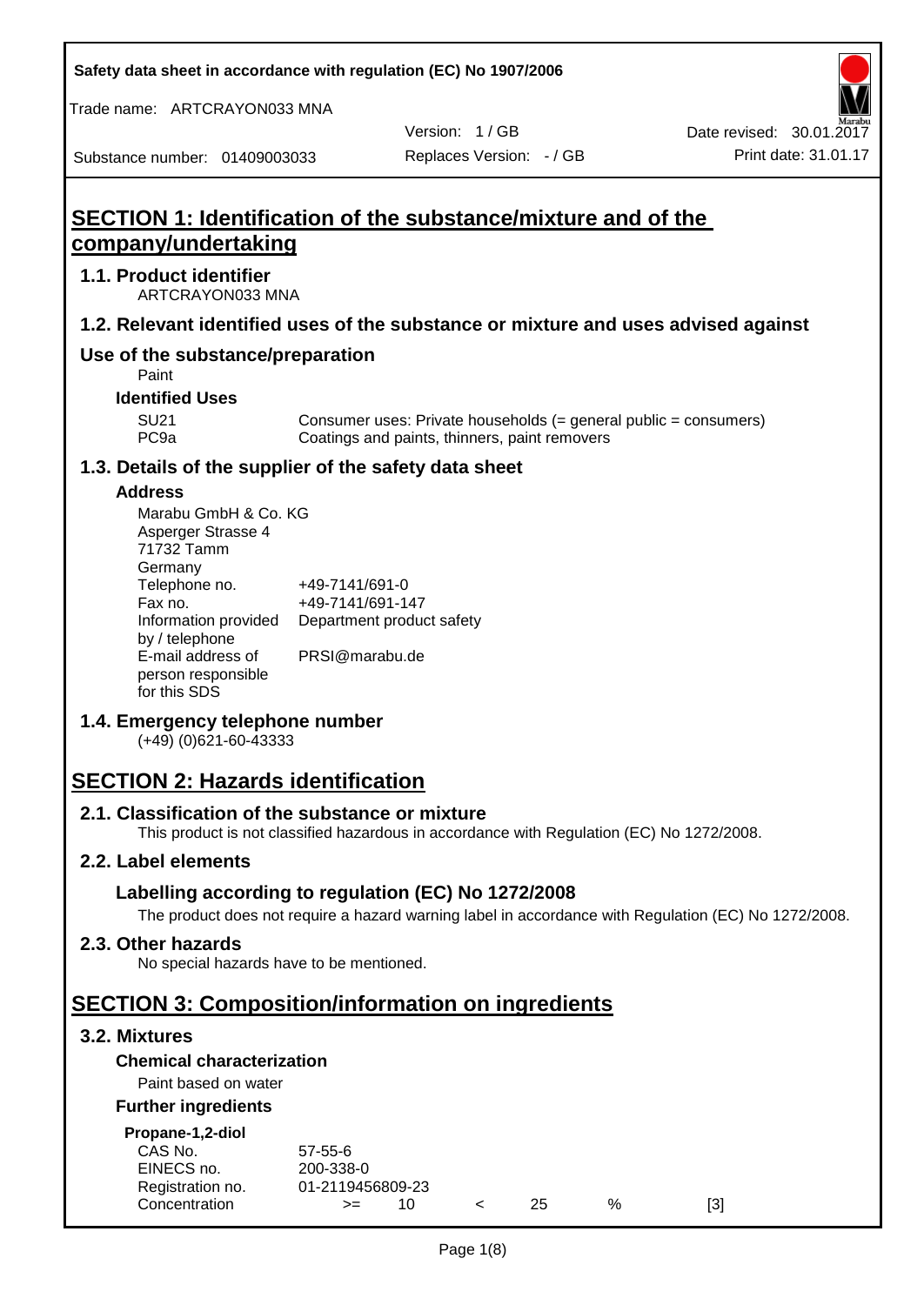#### **Safety data sheet in accordance with regulation (EC) No 1907/2006**

Trade name: ARTCRAYON033 MNA

Substance number: 01409003033 Version: 1 / GB Replaces Version: - / GB Print date: 31.01.17 Date revised: 30.01.2

# **Glycerol**

| CAS No.       | $56 - 81 - 5$ |  |   |     |
|---------------|---------------|--|---|-----|
| EINECS no.    | 200-289-5     |  |   |     |
| Concentration | $>=$          |  | % | [3] |

[3] Substance with occupational exposure limits

# **SECTION 4: First aid measures**

#### **4.1. Description of first aid measures**

#### **After skin contact**

Wash with plenty of water and soap. Do NOT use solvents or thinners.

#### **After eye contact**

Separate eyelids, wash the eyes thoroughly with water (15 min.). In case of irritation consult an oculist.

#### **After ingestion**

Rinse mouth thoroughly with water. If larger amounts are swallowed or in the event of symptoms take medical treatment.

#### **4.2. Most important symptoms and effects, both acute and delayed** Until now no symptoms known so far.

#### **4.3. Indication of any immediate medical attention and special treatment needed Hints for the physician / treatment**

Treat symptomatically

# **SECTION 5: Firefighting measures**

#### **5.1. Extinguishing media**

#### **Suitable extinguishing media**

Carbon dioxide, Foam, Sand, Water

### **5.2. Special hazards arising from the substance or mixture**

In the event of fire the following can be released: Carbon monoxide (CO); dense black smoke; Carbon dioxide (CO2); Sulphur dioxide (SO2)

#### **5.3. Advice for firefighters**

#### **Other information**

Collect contaminated fire-fighting water separately, must not be discharged into the drains.

# **SECTION 6: Accidental release measures**

**6.1. Personal precautions, protective equipment and emergency procedures** No particular measures required.

#### **6.2. Environmental precautions**

No particular measures required.

#### **6.3. Methods and material for containment and cleaning up**

Clean preferably with a detergent - avoid use of solvents.

#### **6.4. Reference to other sections**

Information regarding Safe handling, see Section 7. Information regarding personal protective measures, see Section 8. Information regarding waste disposal, see Section 13.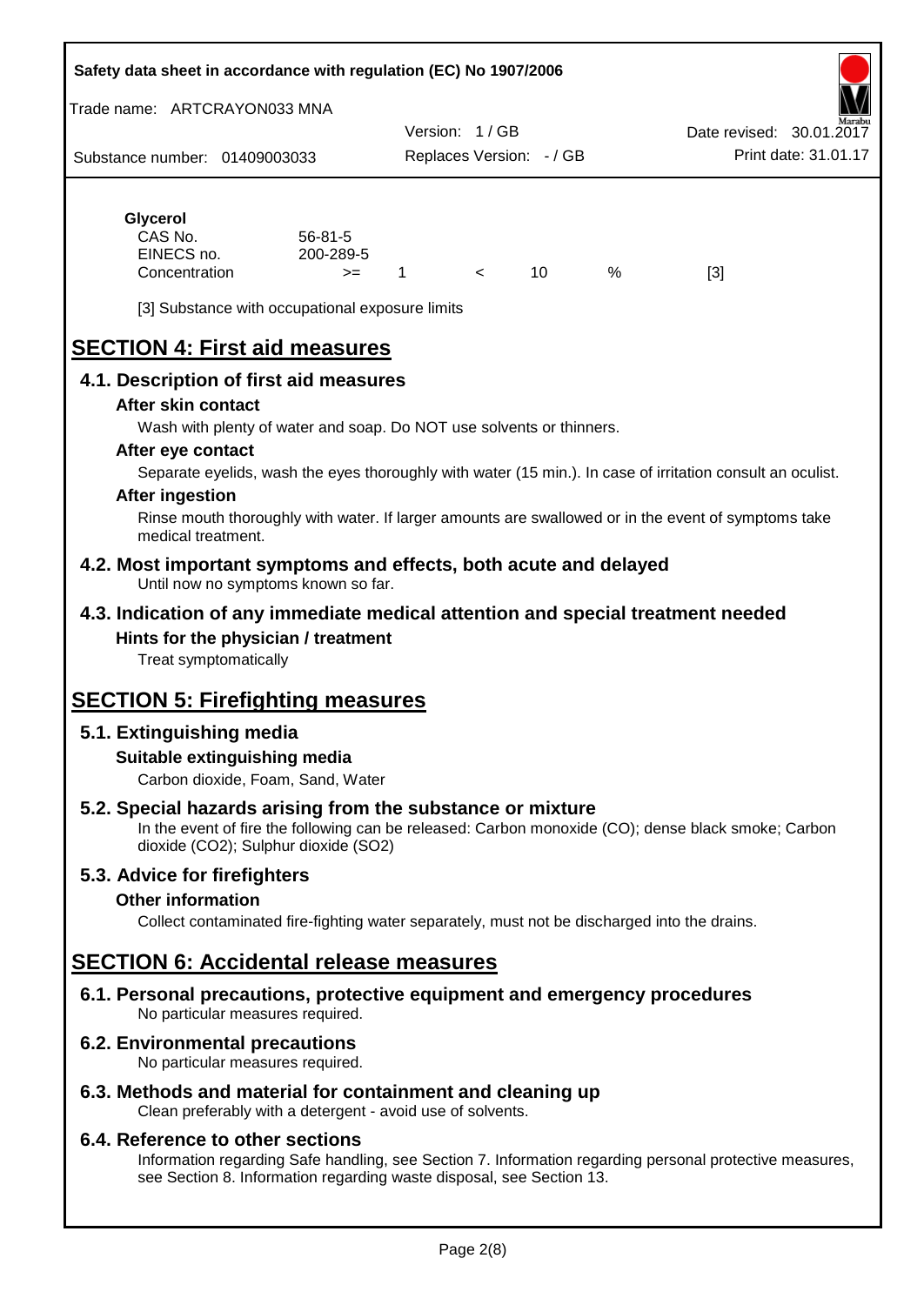| Safety data sheet in accordance with regulation (EC) No 1907/2006                   |                   |                                                                                                   |                          |
|-------------------------------------------------------------------------------------|-------------------|---------------------------------------------------------------------------------------------------|--------------------------|
| Trade name: ARTCRAYON033 MNA                                                        |                   |                                                                                                   |                          |
|                                                                                     |                   | Version: 1/GB                                                                                     | Date revised: 30.01.2017 |
| Substance number: 01409003033                                                       |                   | Replaces Version: - / GB                                                                          | Print date: 31.01.17     |
|                                                                                     |                   |                                                                                                   |                          |
| <b>SECTION 7: Handling and storage</b>                                              |                   |                                                                                                   |                          |
| 7.1. Precautions for safe handling                                                  |                   |                                                                                                   |                          |
| <b>Advice on safe handling</b>                                                      |                   |                                                                                                   |                          |
|                                                                                     |                   | Avoid skin and eye contact. Smoking, eating and drinking shall be prohibited in application area. |                          |
| Advice on protection against fire and explosion                                     |                   |                                                                                                   |                          |
| No special measures required.                                                       |                   |                                                                                                   |                          |
| Classification of fires / temperature class / Ignition group / Dust explosion class |                   |                                                                                                   |                          |
| Temperature class                                                                   | T <sub>2</sub>    |                                                                                                   |                          |
| 7.2. Conditions for safe storage, including any incompatibilities                   |                   |                                                                                                   |                          |
| Requirements for storage rooms and vessels                                          |                   |                                                                                                   |                          |
| Store in frostfree conditions.                                                      |                   |                                                                                                   |                          |
| Storage class according to TRGS 510                                                 |                   |                                                                                                   |                          |
| Storage class according to<br><b>TRGS 510</b>                                       | 12                | Non-combustible liquids                                                                           |                          |
| 7.3. Specific end use(s)<br>Paint                                                   |                   |                                                                                                   |                          |
|                                                                                     |                   |                                                                                                   |                          |
| <b>SECTION 8: Exposure controls/personal protection</b>                             |                   |                                                                                                   |                          |
| 8.1. Control parameters                                                             |                   |                                                                                                   |                          |
| <b>Exposure limit values</b>                                                        |                   |                                                                                                   |                          |
| Glycerol                                                                            |                   |                                                                                                   |                          |
| List                                                                                | EH40              |                                                                                                   |                          |
| <b>Type</b><br>Value                                                                | WEL<br>10         | mg/m <sup>3</sup>                                                                                 |                          |
| <b>Status: 2011</b>                                                                 |                   |                                                                                                   |                          |
| Propane-1,2-diol                                                                    |                   |                                                                                                   |                          |
| List                                                                                | EH40              |                                                                                                   |                          |
| <b>Type</b><br>Value                                                                | <b>OES</b><br>10  | mg/m <sup>3</sup>                                                                                 |                          |
| <b>Status: 2011</b>                                                                 |                   |                                                                                                   |                          |
| <b>Other information</b>                                                            |                   |                                                                                                   |                          |
| There are not known any further control parameters.                                 |                   |                                                                                                   |                          |
| 8.2. Exposure controls                                                              |                   |                                                                                                   |                          |
| <b>Exposure controls</b>                                                            |                   |                                                                                                   |                          |
| Provide adequate ventilation.                                                       |                   |                                                                                                   |                          |
|                                                                                     |                   |                                                                                                   |                          |
| <b>SECTION 9: Physical and chemical properties</b>                                  |                   |                                                                                                   |                          |
| 9.1. Information on basic physical and chemical properties                          |                   |                                                                                                   |                          |
| Form                                                                                | liquid            |                                                                                                   |                          |
| <b>Colour</b>                                                                       | coloured          |                                                                                                   |                          |
| <b>Odour</b>                                                                        | odourless         |                                                                                                   |                          |
| <b>Odour threshold</b>                                                              |                   |                                                                                                   |                          |
| Remarks                                                                             | No data available |                                                                                                   |                          |
| <b>Melting point</b>                                                                |                   |                                                                                                   |                          |
| Remarks                                                                             | not determined    |                                                                                                   |                          |

 $\mathbf{r}$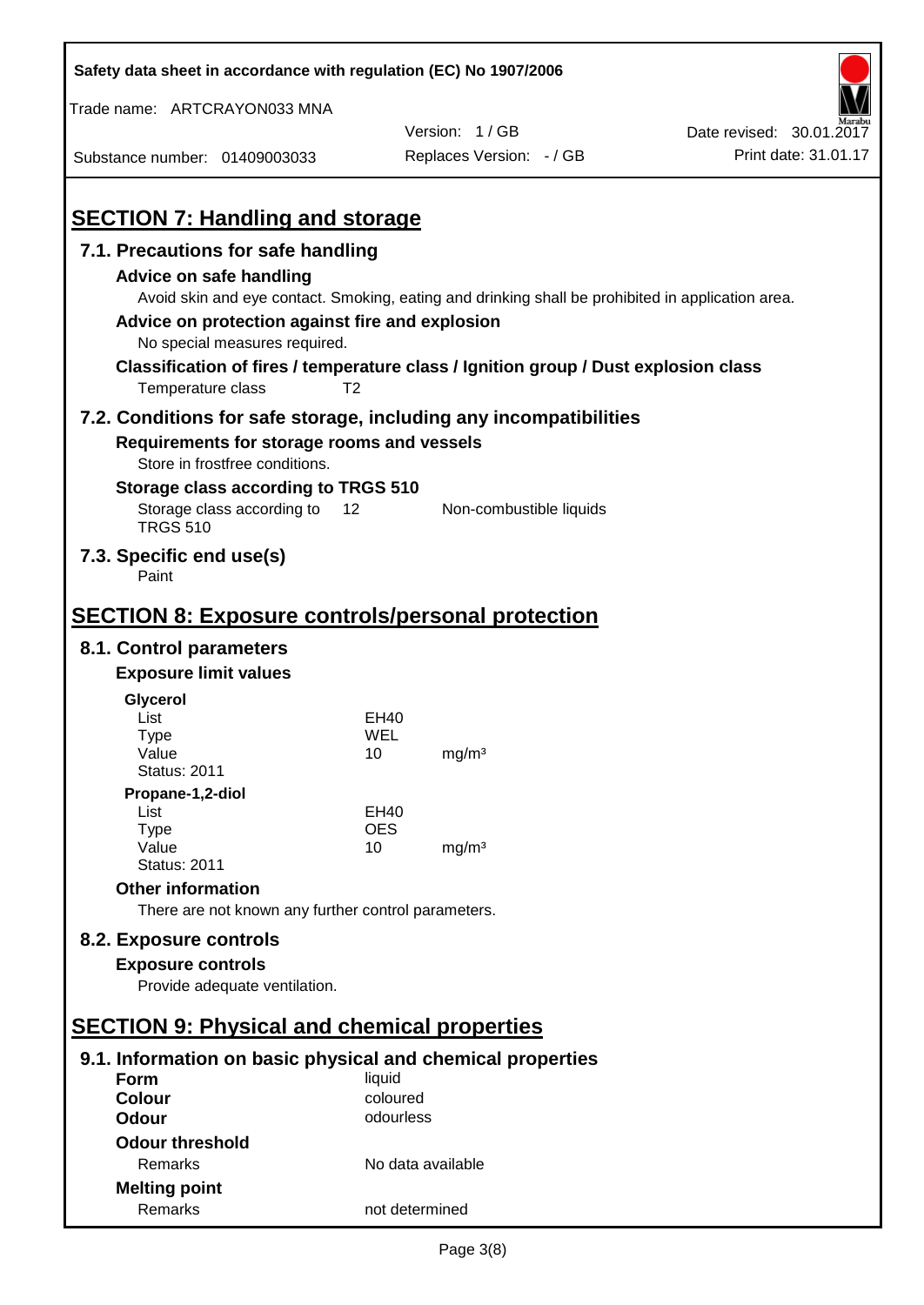| Safety data sheet in accordance with regulation (EC) No 1907/2006         |                                 |                          |  |
|---------------------------------------------------------------------------|---------------------------------|--------------------------|--|
| Trade name: ARTCRAYON033 MNA                                              |                                 |                          |  |
|                                                                           | Version: 1/GB                   | Date revised: 30.01.2017 |  |
| Substance number: 01409003033                                             | Replaces Version: - / GB        | Print date: 31.01.17     |  |
| <b>Freezing point</b><br>Remarks                                          | not determined                  |                          |  |
| Initial boiling point and boiling range                                   |                                 |                          |  |
| Value                                                                     | 100<br>appr.                    | $^{\circ}C$              |  |
| Pressure                                                                  | 1.013<br>hPa                    |                          |  |
| Source                                                                    | Literature value                |                          |  |
| <b>Flash point</b>                                                        |                                 |                          |  |
| Remarks                                                                   | Not applicable                  |                          |  |
| Evaporation rate (ether $= 1$ ) :                                         |                                 |                          |  |
| Remarks                                                                   | not determined                  |                          |  |
| <b>Flammability (solid, gas)</b>                                          |                                 |                          |  |
| Not applicable                                                            |                                 |                          |  |
| Upper/lower flammability or explosive limits                              |                                 |                          |  |
| Lower explosion limit<br>Upper explosion limit                            | 2,6<br>appr.<br>12,5<br>appr.   | $%$ (V)<br>$%$ (V)       |  |
| Source                                                                    | Literature value                |                          |  |
| Vapour pressure                                                           |                                 |                          |  |
| Value                                                                     | 23<br>appr.                     | hPa                      |  |
| Temperature                                                               | 20<br>°C                        |                          |  |
| Method                                                                    | Value taken from the literature |                          |  |
| <b>Vapour density</b>                                                     |                                 |                          |  |
| Remarks                                                                   | not determined                  |                          |  |
| <b>Density</b><br>Remarks                                                 | not determined                  |                          |  |
|                                                                           |                                 |                          |  |
| <b>Solubility in water</b><br>Remarks                                     | miscible                        |                          |  |
| Ignition temperature                                                      |                                 |                          |  |
| Value                                                                     | 371<br>appr.                    | $^{\circ}C$              |  |
| Source                                                                    | Literature value                |                          |  |
| <b>Viscosity</b>                                                          |                                 |                          |  |
| Remarks                                                                   |                                 |                          |  |
| Remarks                                                                   | not determined                  |                          |  |
| 9.2. Other information                                                    |                                 |                          |  |
| <b>Other information</b>                                                  |                                 |                          |  |
| None known                                                                |                                 |                          |  |
| <b>SECTION 10: Stability and reactivity</b>                               |                                 |                          |  |
| 10.1. Reactivity<br>None                                                  |                                 |                          |  |
| 10.2. Chemical stability<br>No hazardous reactions known.                 |                                 |                          |  |
| 10.3. Possibility of hazardous reactions<br>No hazardous reactions known. |                                 |                          |  |
| 10.4. Conditions to avoid<br>No hazardous reactions known.                |                                 |                          |  |
| 10.5. Incompatible materials                                              |                                 |                          |  |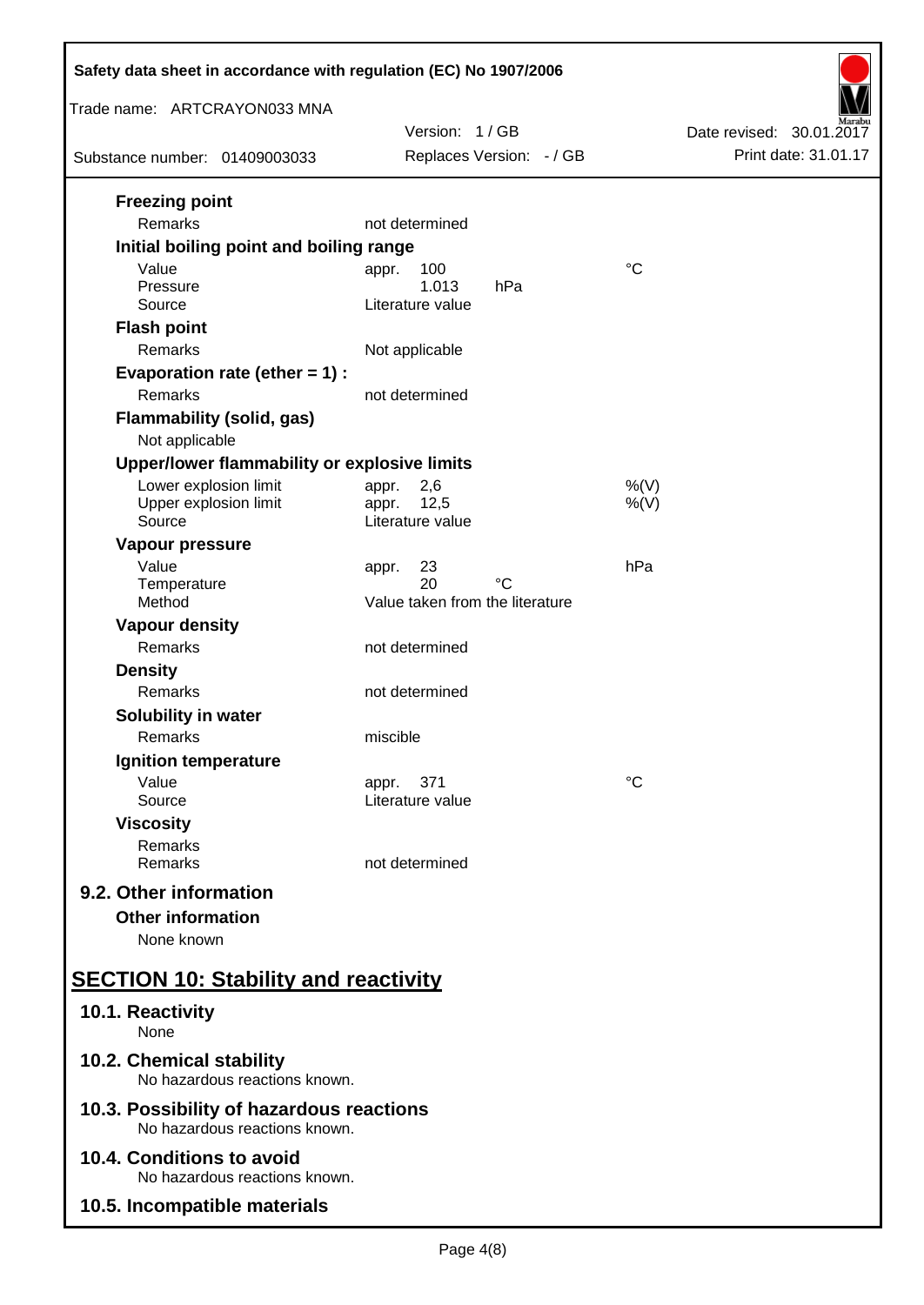| Safety data sheet in accordance with regulation (EC) No 1907/2006                              |                                                                                                    |                          |
|------------------------------------------------------------------------------------------------|----------------------------------------------------------------------------------------------------|--------------------------|
| Trade name: ARTCRAYON033 MNA                                                                   |                                                                                                    |                          |
|                                                                                                | Version: 1/GB                                                                                      | Date revised: 30.01.2017 |
| Substance number: 01409003033                                                                  | Replaces Version: - / GB                                                                           | Print date: 31.01.17     |
| None                                                                                           |                                                                                                    |                          |
| 10.6. Hazardous decomposition products<br>No hazardous decomposition products known.           |                                                                                                    |                          |
| <b>SECTION 11: Toxicological information</b>                                                   |                                                                                                    |                          |
| 11.1. Information on toxicological effects                                                     |                                                                                                    |                          |
| <b>Acute oral toxicity</b>                                                                     |                                                                                                    |                          |
| Remarks                                                                                        | Based on available data, the classification criteria are not met.                                  |                          |
| <b>Acute dermal toxicity</b>                                                                   |                                                                                                    |                          |
| Remarks                                                                                        | Based on available data, the classification criteria are not met.                                  |                          |
| <b>Acute inhalational toxicity</b>                                                             |                                                                                                    |                          |
| Remarks                                                                                        | Based on available data, the classification criteria are not met.                                  |                          |
| <b>Skin corrosion/irritation</b>                                                               |                                                                                                    |                          |
| <b>Remarks</b>                                                                                 | Based on available data, the classification criteria are not met.                                  |                          |
| Serious eye damage/irritation                                                                  |                                                                                                    |                          |
| Remarks                                                                                        | Based on available data, the classification criteria are not met.                                  |                          |
| <b>Sensitization</b>                                                                           |                                                                                                    |                          |
| Remarks                                                                                        | Based on available data, the classification criteria are not met.                                  |                          |
| <b>Mutagenicity</b>                                                                            |                                                                                                    |                          |
| Remarks                                                                                        | Based on available data, the classification criteria are not met.                                  |                          |
| <b>Reproductive toxicity</b>                                                                   |                                                                                                    |                          |
| Remarks                                                                                        | Based on available data, the classification criteria are not met.                                  |                          |
| Carcinogenicity                                                                                |                                                                                                    |                          |
| Remarks                                                                                        | Based on available data, the classification criteria are not met.                                  |                          |
| <b>Specific Target Organ Toxicity (STOT)</b>                                                   |                                                                                                    |                          |
| Single exposure<br>Remarks                                                                     | Based on available data, the classification criteria are not met.                                  |                          |
| <b>Repeated exposure</b><br>Remarks                                                            | Based on available data, the classification criteria are not met.                                  |                          |
| <b>Aspiration hazard</b>                                                                       |                                                                                                    |                          |
|                                                                                                | Based on available data, the classification criteria are not met.                                  |                          |
| <b>Experience in practice</b>                                                                  |                                                                                                    |                          |
| risk to health can be expected.                                                                | Provided all the recommended protective and safety precautions are taken, experience shows that no |                          |
| <b>Other information</b>                                                                       |                                                                                                    |                          |
| There are no data available on the mixture itself.<br>Directive 1999/45/EC and not classified. | The mixture has been assessed following the conventional method of the Dangerous Preparations      |                          |
| <b>SECTION 12: Ecological information</b>                                                      |                                                                                                    |                          |
| 12.1. Toxicity                                                                                 |                                                                                                    |                          |
| <b>General information</b>                                                                     |                                                                                                    |                          |

There are no data available on the mixture itself.Do not allow to enter drains or water courses.The mixture has been assessed following the summation method of the CLP Regulation (EC) No 1272/2008 and is not classified as dangerous for the environment.

# **12.2. Persistence and degradability**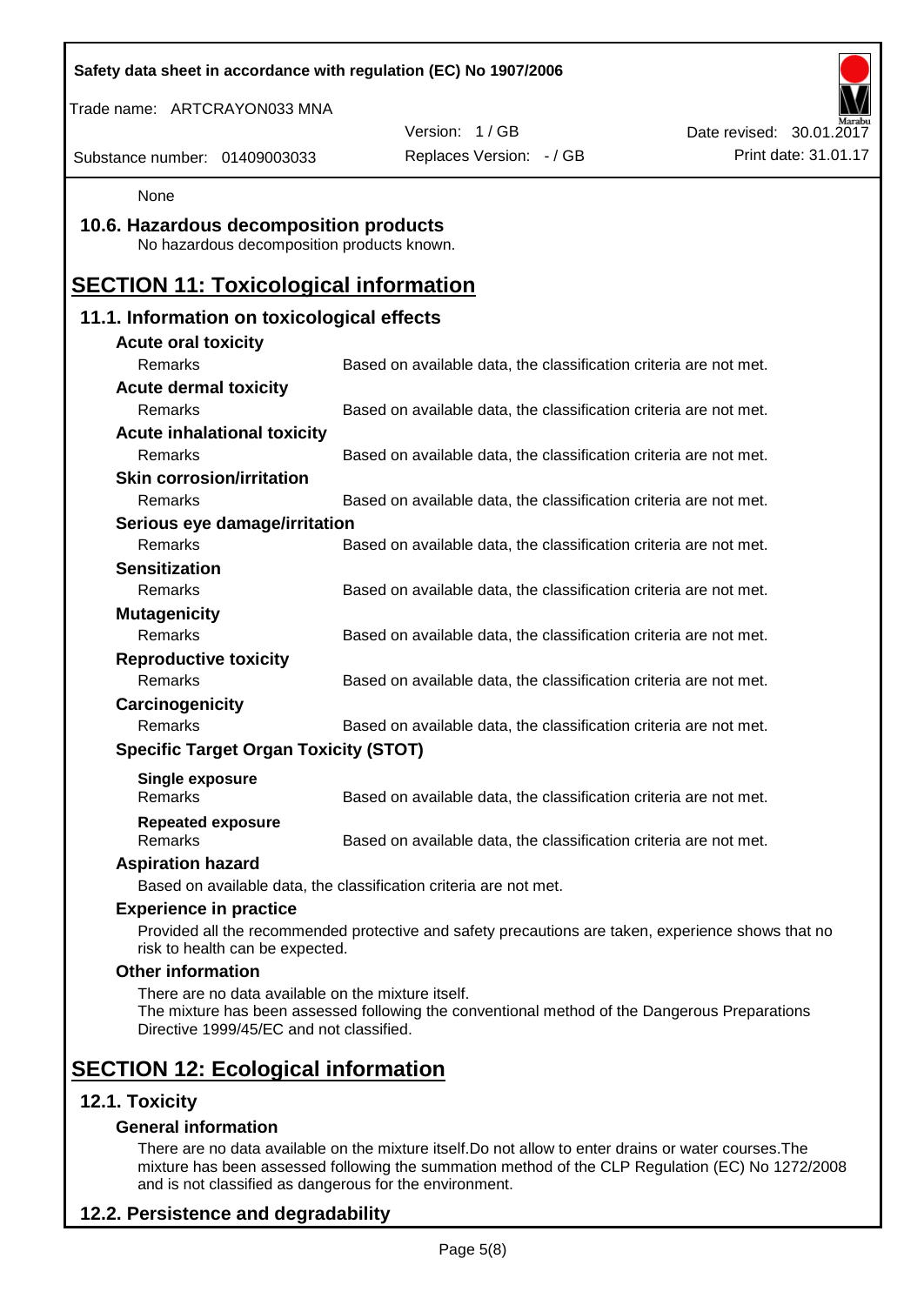| Safety data sheet in accordance with regulation (EC) No 1907/2006                |                                                                                                       |                                                  |
|----------------------------------------------------------------------------------|-------------------------------------------------------------------------------------------------------|--------------------------------------------------|
| Trade name: ARTCRAYON033 MNA                                                     |                                                                                                       |                                                  |
|                                                                                  | Version: 1/GB                                                                                         | Date revised: 30.01.2017<br>Print date: 31.01.17 |
| Substance number: 01409003033                                                    | Replaces Version: - / GB                                                                              |                                                  |
| <b>General information</b>                                                       |                                                                                                       |                                                  |
| There are no data available on the mixture itself.                               |                                                                                                       |                                                  |
| 12.3. Bioaccumulative potential                                                  |                                                                                                       |                                                  |
| <b>General information</b><br>There are no data available on the mixture itself. |                                                                                                       |                                                  |
| 12.4. Mobility in soil                                                           |                                                                                                       |                                                  |
| <b>General information</b>                                                       |                                                                                                       |                                                  |
| There are no data available on the mixture itself.                               |                                                                                                       |                                                  |
| 12.5. Results of PBT and vPvB assessment                                         |                                                                                                       |                                                  |
| <b>General information</b>                                                       |                                                                                                       |                                                  |
| There are no data available on the mixture itself.                               |                                                                                                       |                                                  |
| 12.6. Other adverse effects                                                      |                                                                                                       |                                                  |
| <b>General information</b>                                                       |                                                                                                       |                                                  |
| There are no data available on the mixture itself.                               |                                                                                                       |                                                  |
| <b>SECTION 13: Disposal considerations</b>                                       |                                                                                                       |                                                  |
| 13.1. Waste treatment methods                                                    |                                                                                                       |                                                  |
| Disposal recommendations for the product                                         |                                                                                                       |                                                  |
| with water and put into the drainage system.                                     | The product can be placed with other household refuse. Small residues in containers can be washed-out |                                                  |
| Disposal recommendations for packaging                                           |                                                                                                       |                                                  |
| Completely emptied packagings can be given for recycling.                        | Packaging that cannot be cleaned should be disposed off as product waste.                             |                                                  |
| <b>SECTION 14: Transport information</b>                                         |                                                                                                       |                                                  |
| <b>Land transport ADR/RID</b>                                                    |                                                                                                       |                                                  |
| Non-dangerous goods<br>14.1. UN number                                           |                                                                                                       |                                                  |
| $UN -$                                                                           |                                                                                                       |                                                  |
| 14.2. UN proper shipping name                                                    |                                                                                                       |                                                  |
| 14.3. Transport hazard class(es)<br>Class                                        |                                                                                                       |                                                  |
| Label                                                                            |                                                                                                       |                                                  |
| 14.4. Packing group<br>Packing group                                             |                                                                                                       |                                                  |
| <b>Transport category</b>                                                        | 0                                                                                                     |                                                  |
| 14.5. Environmental hazards                                                      |                                                                                                       |                                                  |
| <b>Marine transport IMDG/GGVSee</b>                                              |                                                                                                       |                                                  |
|                                                                                  | The product does not constitute a hazardous substance in sea transport.                               |                                                  |
| 14.1. UN number<br>$UN -$                                                        |                                                                                                       |                                                  |
| 14.2. UN proper shipping name                                                    |                                                                                                       |                                                  |
| 14.3. Transport hazard class(es)                                                 |                                                                                                       |                                                  |
| Class<br>Subsidiary risk                                                         |                                                                                                       |                                                  |
|                                                                                  |                                                                                                       |                                                  |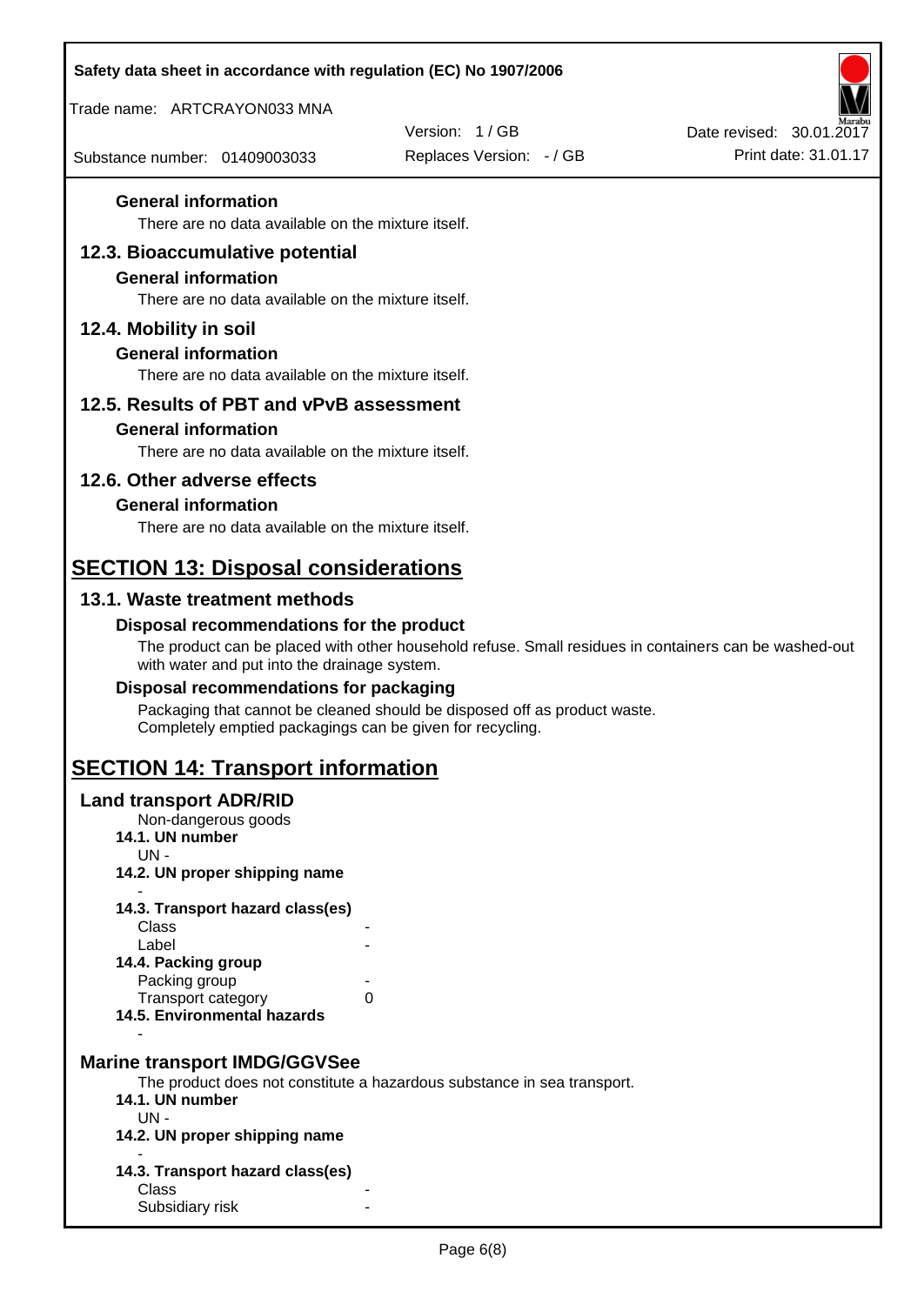| Safety data sheet in accordance with regulation (EC) No 1907/2006                                                                                                                                                                                                                                                                                                                                                                                                                             |               |                          |                                                                                                       |
|-----------------------------------------------------------------------------------------------------------------------------------------------------------------------------------------------------------------------------------------------------------------------------------------------------------------------------------------------------------------------------------------------------------------------------------------------------------------------------------------------|---------------|--------------------------|-------------------------------------------------------------------------------------------------------|
| Trade name: ARTCRAYON033 MNA                                                                                                                                                                                                                                                                                                                                                                                                                                                                  |               |                          |                                                                                                       |
|                                                                                                                                                                                                                                                                                                                                                                                                                                                                                               | Version: 1/GB |                          | Date revised: 30.01.2017                                                                              |
| Substance number: 01409003033                                                                                                                                                                                                                                                                                                                                                                                                                                                                 |               | Replaces Version: - / GB | Print date: 31.01.17                                                                                  |
| 14.4. Packing group<br>Packing group<br>14.5. Environmental hazards<br>no<br><b>Air transport ICAO/IATA</b>                                                                                                                                                                                                                                                                                                                                                                                   |               |                          |                                                                                                       |
| The product does not constitute a hazardous substance in air transport.<br>14.1. UN number<br>$UN -$                                                                                                                                                                                                                                                                                                                                                                                          |               |                          |                                                                                                       |
| 14.2. UN proper shipping name                                                                                                                                                                                                                                                                                                                                                                                                                                                                 |               |                          |                                                                                                       |
| 14.3. Transport hazard class(es)<br>Class<br>Subsidiary risk                                                                                                                                                                                                                                                                                                                                                                                                                                  |               |                          |                                                                                                       |
| 14.4. Packing group<br>Packing group<br>14.5. Environmental hazards                                                                                                                                                                                                                                                                                                                                                                                                                           |               |                          |                                                                                                       |
| Information for all modes of transport<br>14.6. Special precautions for user<br>Transport within the user's premises:<br>Always transport in closed containers that are upright and secure.                                                                                                                                                                                                                                                                                                   |               |                          | Ensure that persons transporting the product know what to do in the event of an accident or spillage. |
| <b>Other information</b><br>14.7. Transport in bulk according to Annex II of Marpol and the IBC Code<br>no                                                                                                                                                                                                                                                                                                                                                                                    |               |                          |                                                                                                       |
| <b>SECTION 15: Regulatory information</b>                                                                                                                                                                                                                                                                                                                                                                                                                                                     |               |                          |                                                                                                       |
| 15.1. Safety, health and environmental regulations/legislation specific for the substance<br>or mixture                                                                                                                                                                                                                                                                                                                                                                                       |               |                          |                                                                                                       |
| <b>VOC</b>                                                                                                                                                                                                                                                                                                                                                                                                                                                                                    |               |                          |                                                                                                       |
| VOC (EU)                                                                                                                                                                                                                                                                                                                                                                                                                                                                                      | 13,5          | %                        |                                                                                                       |
| <b>Other information</b>                                                                                                                                                                                                                                                                                                                                                                                                                                                                      |               |                          |                                                                                                       |
| The product does not contain substances of very high concern (SVHC).                                                                                                                                                                                                                                                                                                                                                                                                                          |               |                          |                                                                                                       |
| <b>Other information</b><br>All components are contained in the TSCA inventory or exempted.<br>All components are contained in the AICS inventory.<br>All components are contained in the PICCS inventory.<br>All components are contained in the DSL inventory.<br>All components are contained in the IECSC inventory.<br>All components are contained in the NZIOC inventory.<br>All components are contained in the ENCS inventory.<br>All components are contained in the ECL inventory. |               |                          |                                                                                                       |
| 15.2. Chemical safety assessment<br>For this preparation a chemical safety assessment has not been carried out.                                                                                                                                                                                                                                                                                                                                                                               |               |                          |                                                                                                       |
| <b>SECTION 16: Other information</b>                                                                                                                                                                                                                                                                                                                                                                                                                                                          |               |                          |                                                                                                       |
| <b>Supplemental information</b><br>Relevant changes compared with the previous version of the safety data sheet are marked with: ***<br>This information is based on our present state of knowledge. However, it should not constitute a<br>guarantee for any specific product properties and shall not establish a legally valid relationship.                                                                                                                                               |               |                          |                                                                                                       |

The information in this Safety Data Sheet is based on the present state of knowledge and current